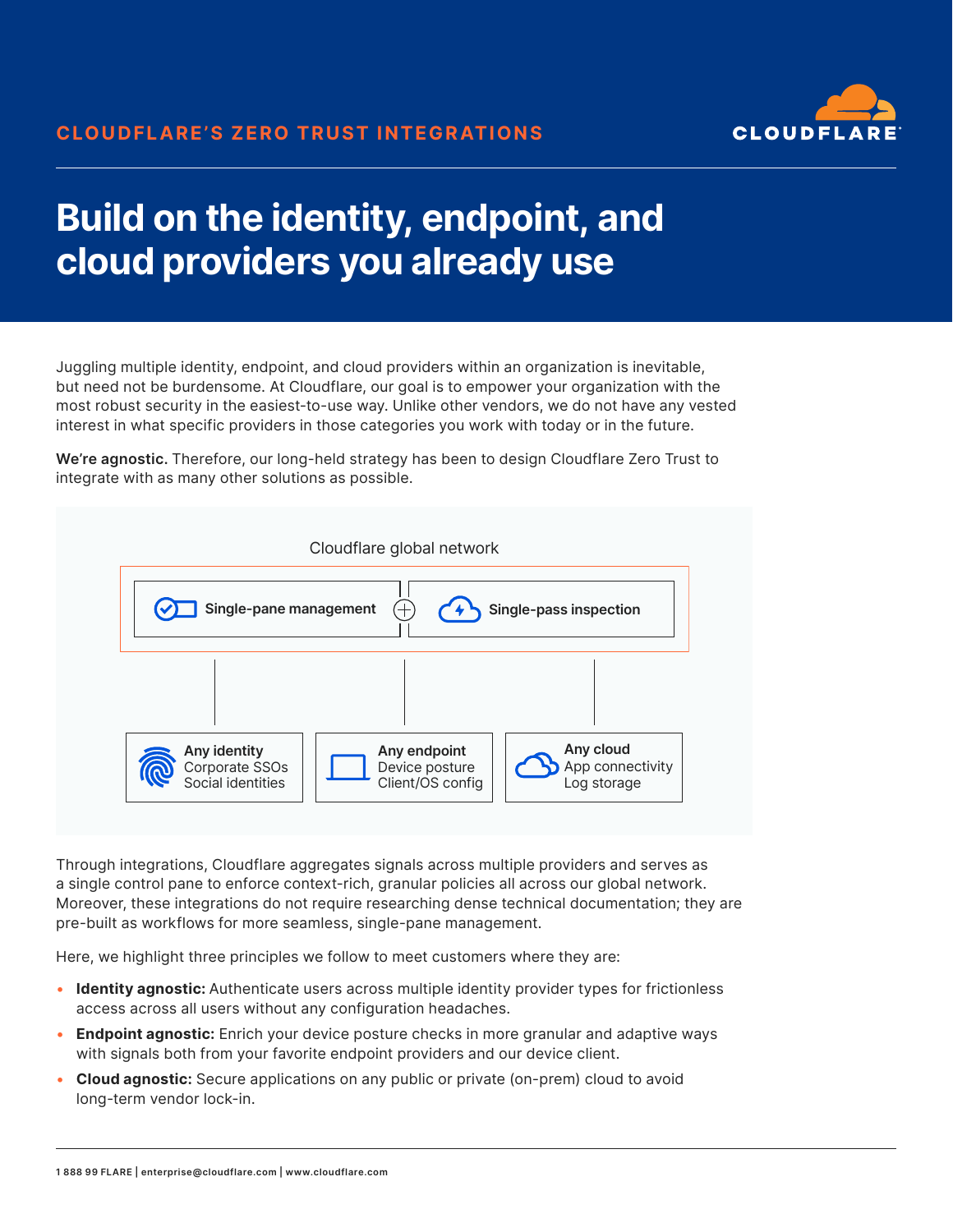# **Aggregate multiple identities onto Cloudflare Key features**

### **Multi-SSO**

Cloudflare built one of the first Zero Trust access solutions to support multiple identity providers (IdPs) simultaneously. Today, we integrate with leading corporate IdPs (such as Okta or Azure AD), as well as social identities (like LinkedIn or Github) and open source standards (like SAML or OIDC). Moreover, we support multiple instances of the same IdP: for example, a FedRAMP and non-FedRamp use of Okta.

### **Federate multiple identities at once**

Our ability to federate identity across many IdPs can jumpstart the process of building identity-aware policies. Organizations no longer need to build custom integrations between their IdPs.

Growth-stage organizations with more limited infosec personnel may find federation a particularly powerful tool to scale a Zero Trust approach without the hassle of consolidating a single centralized directory.



- Cloudflare integrates with multiple IdPs simultaneously, all best-in-class
- Federate multiple providers and multiple instances of each provider
- Faster onboarding for 3rd party users and M&A partners

## **Use Case:**

### **Making 3rd party users feel like first class citizens**

Cloudflare's identity-agnostic approach is particularly handy when collaborating with third parties outside your organization such contractors, acquired businesses, or partners. Least-privileged access rules can be set up in minutes based on the identities these users already bring to the table.

This no-fuss flexibility avoids the inefficiencies and security risks of provisioning SSO licences, deploying VPNs, or creating one-off permissions.

No time wasted for either you or your users on learning a new SSO tool and memorizing new credentials.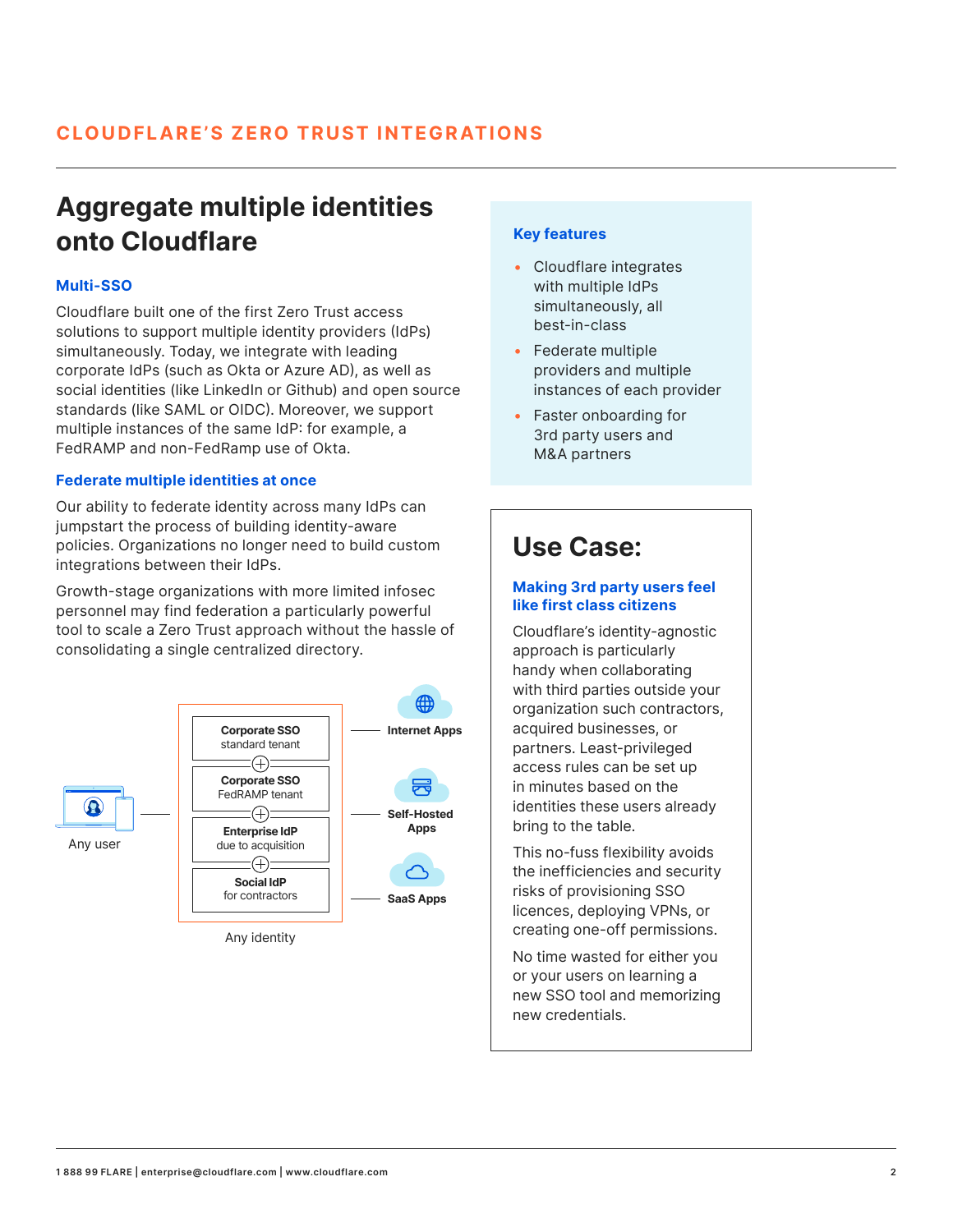## **CLOUDFLARE'S ZERO TRUST INTEGRATIONS**

## **Best-in-class endpoint protection partners**

### **Partnerships**

Cloudflare partners with Crowdstrike, SentinelOne, VMWare Carbon Black, and Tanium. Customers can onboard multiple endpoint protection providers at once and leverage security signals and risk assessment capabilities of those solutions.

### **Configuration**

Configuring any of these providers is just a few clicks on the Cloudflare dashboard with prebuilt workflows. Once set up, Cloudflare can check that devices are running your preferred endpoint software to provide ongoing monitoring against malware and other threats before allowing or denying access to a protected application.



## **Integrations enhanced by our device client (WARP)**

Leveling up security often requires a device client, which can enrich device posture checks with additional attributes. We've deliberately optimized ours for flexible and effortless adoption.

### **Deploy on most operating systems**

- Our enterprise client WARP works across a growing list of the most popular operating systems (e.g. Windows, macOS, Linux, iOS, and Android).
- Our modern WireGuard architecture only ever requires minor OS-specific code tweaks.
- Our enterprise client has a consumer version used daily by millions worldwide. Testing for so many individual users means WARP comes more battle-ready than most clients used for Zero Trust.

### **Managed or self-enrollment options**

- For managed devices, we document deployments with any script-based method across popular mobile device management (MDM) software.
- Self-enrollment of WARP can be useful for third party users and only takes a few minutes for any desktop or mobile phone.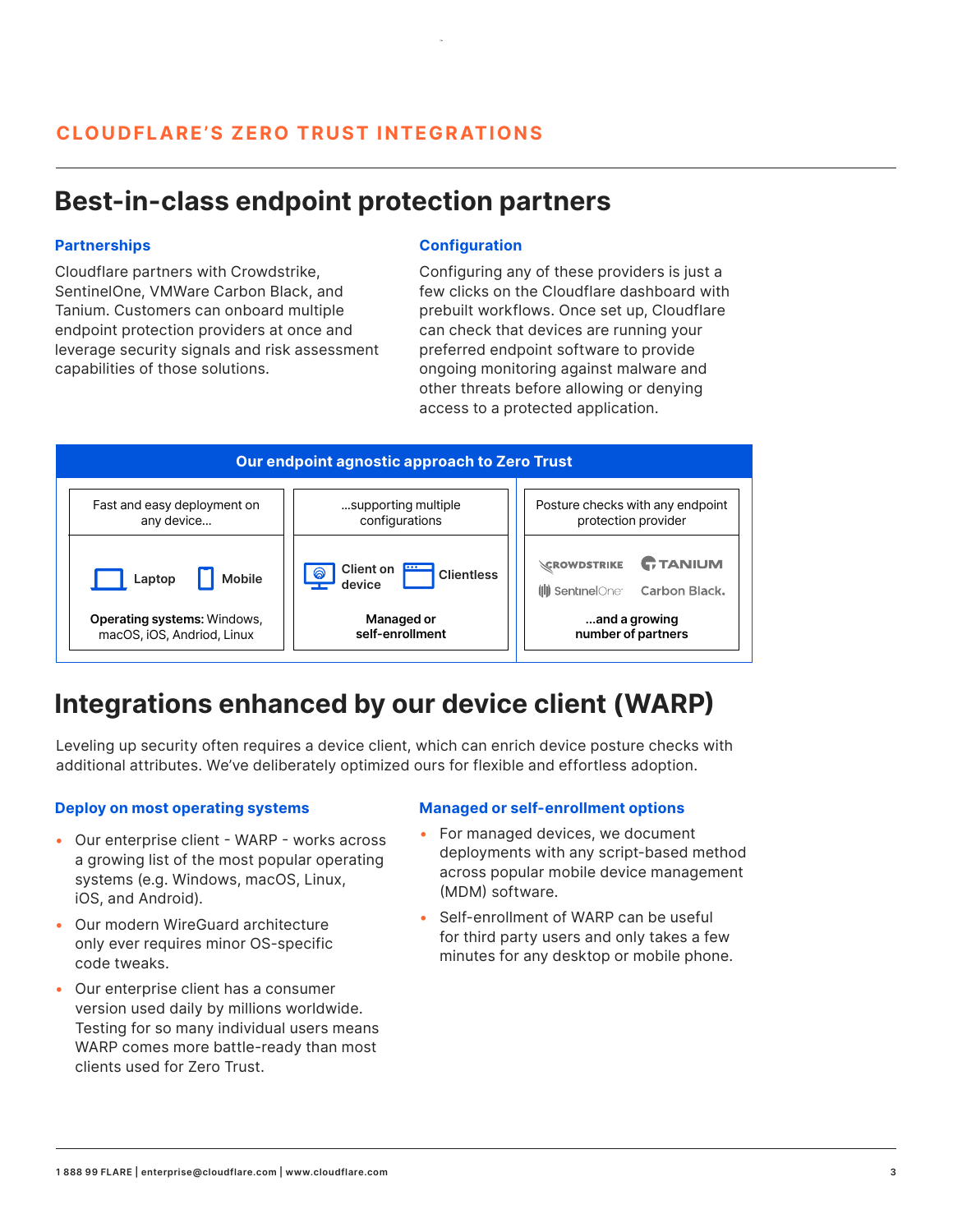## **CLOUDFLARE'S ZERO TRUST INTEGRATIONS**

# **Avoiding cloud provider lock-in**

### **Problem**

Some, more monolithic vendors are primarily interested in increasing your consumption of their cloud services, particularly at the storage and compute layers. To nobody's surprise, their addon security solutions don't integrate as smoothly as they should with other cloud providers.

Little inconveniences like weaker documentation and bugs add up. That tech stack lock-in makes life more difficult for your infosec teams.

### **Solution**

By contrast, our strategic focus is your security not your cloud consumption. Cloudflare is cloud agnostic: We secure access to any resource in any public, private, or SaaS cloud environment.

### **Key features**

- Zero Trust access across public, private, and SaaS clouds environments
- No vendor lock-in to cloud compute or storage destinations
- App connectors, network on-ramp partners, and storage integrations that make it easy for you to interact with apps in any cloud

Cloudflare is designed to prioritize your flexibility when securing any cloud-based app.

## **Cloudflare strengths**

### **Extend connections to apps in any cloud Push log data to any cloud**

### **Our lightweight app connector works in every cloud**

- Run command-line tool as a service on Linux and other OSes
- Pre-packaged as a Docker container
- Replica support for modern Kubernetes environments

### **Extensive interconnects with cloud providers**

• Fast connections for users enabled by 10,000 interconnects with other networks globally, 50 of which are private interconnects with Microsoft, Amazon, and Google's data centers

#### **Diverse network onramp partners that are not cloud-specific**

• Easily connect any public and private cloud environment to our network using your existing SD-WAN routing method (e.g. VMWare) or privately interconnect at over 1600 colo provider locations (e.g. Equinix)

- **Log data can be stored across clouds or sent**<br> *airportly to apply ties providers*  **directly to analytics providers**
- Built-in support for one or more storage destinations concurrently including AWS, Azure, Google Cloud, and any S3-compatible API (e.g. Digital Ocean Spaces)
- Built-in integrations with analytics and SIEM tools like Sumo Logic, Splunk, and Datadog

### **Security across any public or private cloud**